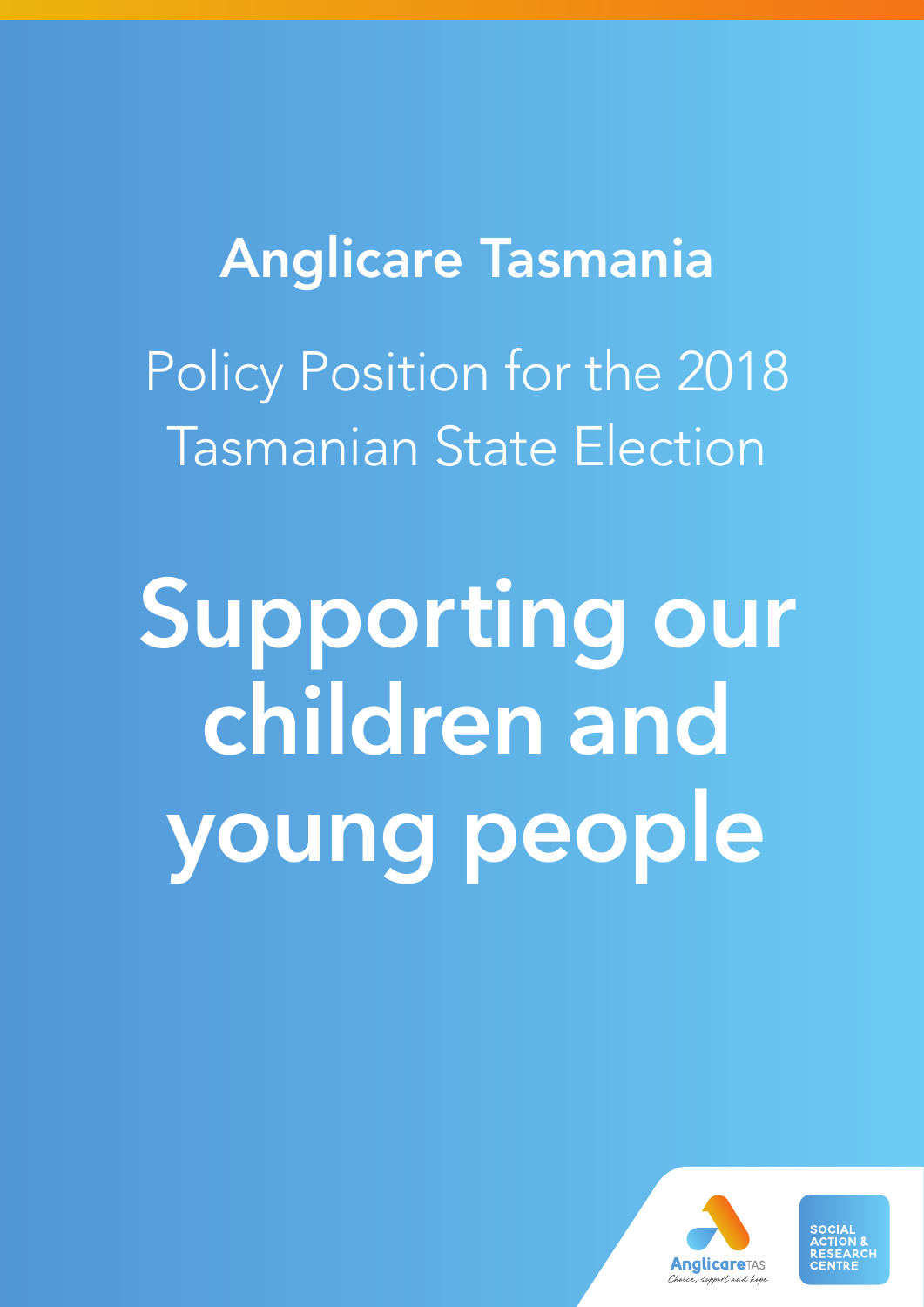

The wellbeing of Tasmania's children and young people is everybody's business. Every child deserves a safe home and a good education, but they also deserve more: they deserve nurturing care that supports their aspirations.

However, there is a gap in leadership on the wellbeing of children in Tasmania. Current State Government policies isolate responses to different departments and services, resulting in a fragmented approach that lacks a strategic and cohesive framework to plan, monitor and hold accountable the wide range of departments and agencies that play a part in the wellbeing of Tasmania's children. This leaves vulnerable children and young people at risk of missing out on the care they need to survive, let alone flourish.

In Tasmania in 2015-16, there were 342 unaccompanied children aged 10 to 17 who presented to Specialist Homelessness Services (Robinson 2017). Over the same period, 284 children were admitted to Care and Protection Orders in Tasmania (AIHW 2017). Tasmanian children on orders are up to five times as likely to be below the national minimum standards on NAPLAN testing for literacy and numeracy, five times as likely to be exempted from schooling and four times as likely to be excluded (DoE 2011).

Anglicare's research and service experience has identified gaps in strategy, education, care and specialist services for Tasmania's children and young people. Improving leadership and service provision would provide proper support for all our children and young people.

# **We believe**

- Unaccompanied children under 16 are highly vulnerable.
- Current services are inadequate for vulnerable teens.
- Child and youth wellbeing goes beyond the realm of the Child Safety Service.
- The wellbeing of children and young people should be a daily priority in Tasmania.

*Every child deserves a safe home and a good education, but they also deserve more: they deserve nurturing care that supports their aspirations.*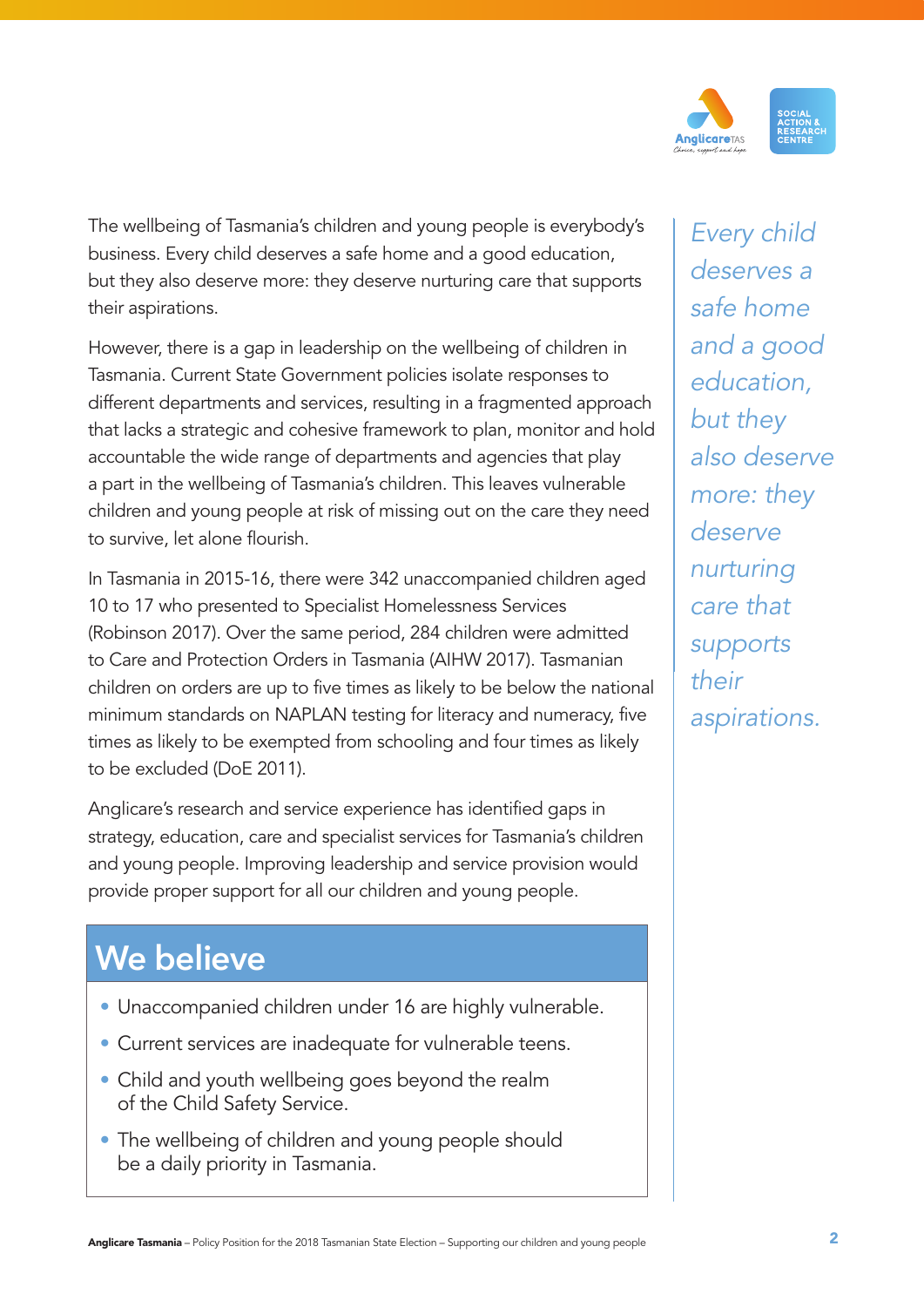

## Anglicare policy recommendations:

- 1. The wellbeing of children and young people should be a priority, non-partisan issue coordinated by the Department of Premier and Cabinet (DPAC).
- 2. Existing specialist adolescent services should be expanded to provide a complete suite of drug and alcohol, mental health, education, trauma and medium and long-term supported accommodation services for teenagers.
- 3. In consultation with the sector, the State Government should develop good practice guidelines relevant to all service providers working with unaccompanied children under 16 years of age.

#### *Rationale for change*

- 1. Unaccompanied children under 16 are highly vulnerable and have specific development needs.
- 2. The current siloing of policy and service responses is not in the best interests of children and young people.
- 3. Current services are inadequate, resulting in significant gaps in specialist services, education and care provided to children and young people. Due to these service provision gaps as well as the ambiguity in responsibilities required by services, vulnerable teens are missing out on the State's obligations to provide statutory care and protection.
- 4. Political cycles and partisan approaches preclude or disrupt the progress and efficacy of medium and long-term policy approaches and program initiatives.

*Current services are inadequate, resulting in significant gaps in specialist services, education and care provided to children and young people.*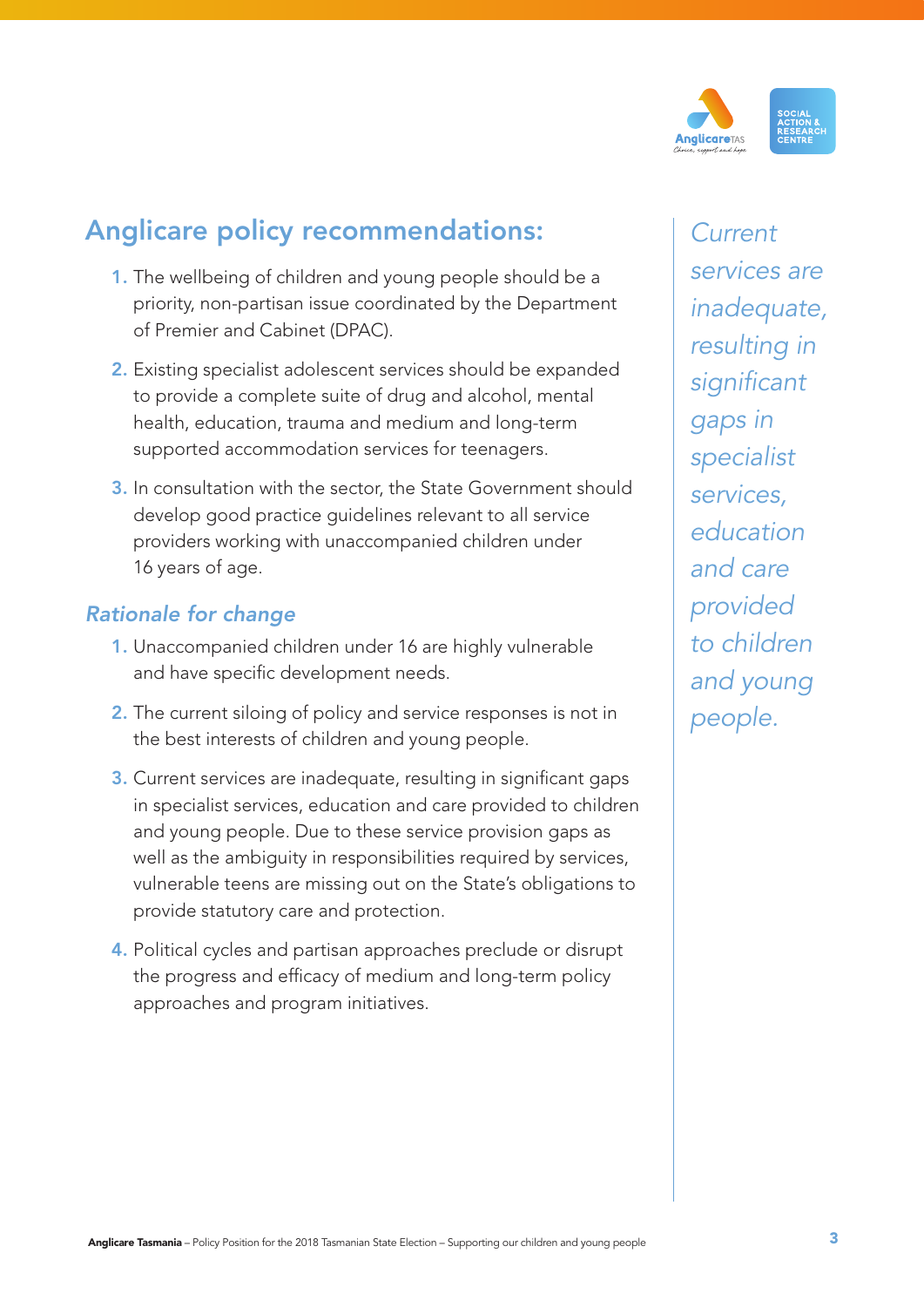

# **Anglicare's experience**

Childhood exposure to family violence, physical and sexual abuse and violence is common amongst young people seeking assistance from Anglicare. Our services for women, men and children experiencing family violence are complemented by early intervention therapeutic services that support positive family functioning and child development. For the best outcomes, we have found that family support needs to be intensive, collaborative, long-term, flexible and whole-of-community.

Anglicare's services and research have found that many young people, feeling abandoned by care-givers, stigmatised and bullied in school environments and often experiencing severe impacts of cumulative trauma, reach breaking points which result in them leaving home. Their struggle to survive independently precipitates deepening compound disadvantage, including homelessness, poverty, school exclusion, violent victimisation, drug use, suicidality and mental illness and involvement in perpetrating violence and crime.

Anglicare's research also identified that supporting foster carers to support education can have a significant impact on educational aspiration, progress and achievement. However, as one foster carer explains, "The [Education] department doesn't offer any help with education. There are massive highs and low and you can feel overwhelmed. The department needs to understand that if the carer isn't getting the support it adds extra pressure at home. Then they run the risk of the placement breaking down if they don't feel supported. There's a problem in that if you ask for help from child protection you are seen as not coping. So we don't say anything" (Hinton 2016).

Child Safety Service has a focus on keeping families together, or expediting family reunifications where possible to minimise the traumatic impacts on children of removal from their birth families. For families involved with the Child Safety Service, our workers also

### *Our Values*

- Compassion
- Hope
- Respect
- Justice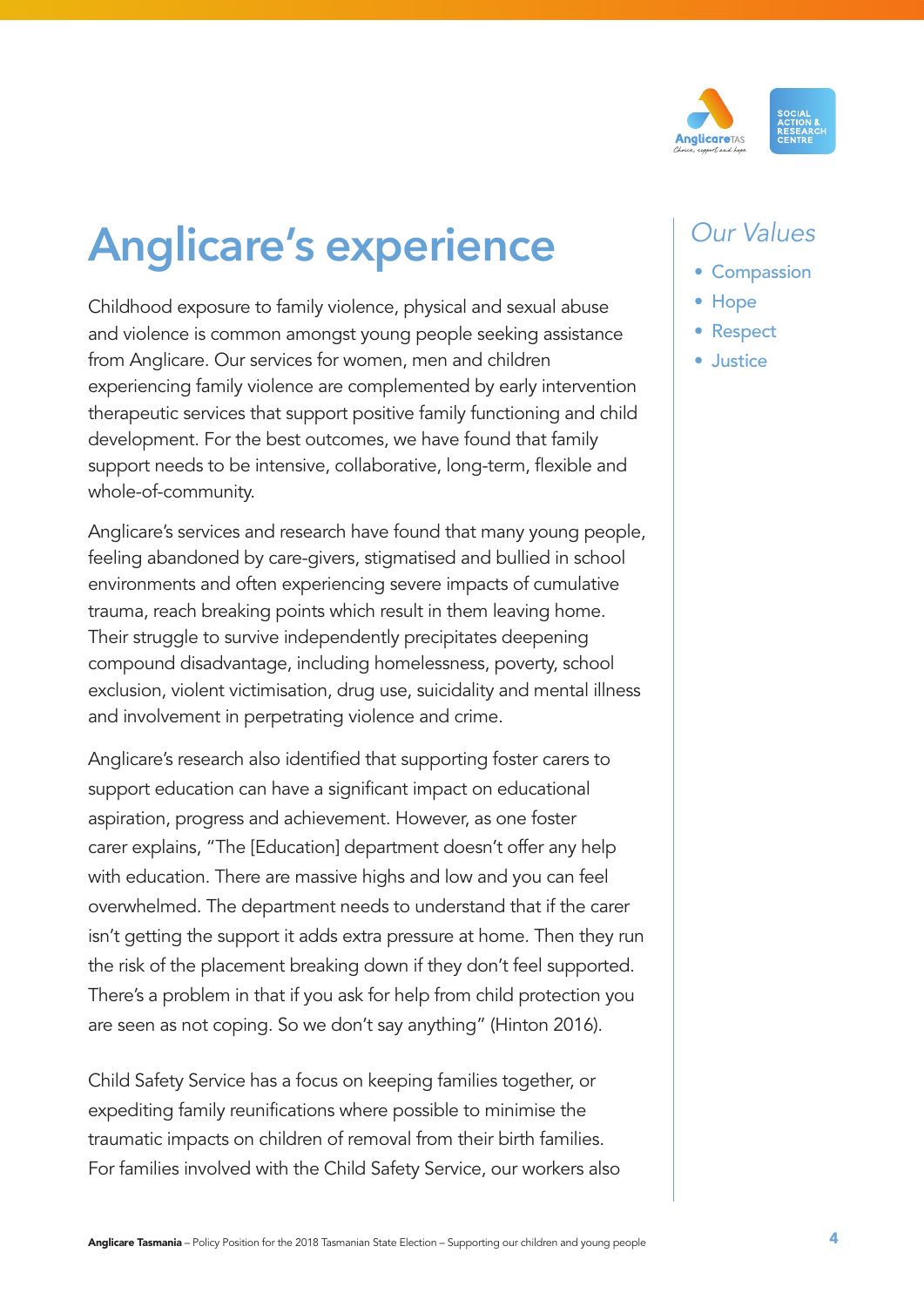

often see parents who have had a child or children removed struggle with a reduction in income, escalation of debt and changes to their housing, placing severe restrictions on the ability of families to reunify in cases where that would be in the child's best interests. Adequate supports for parents during and after removal of children and for families who are trying to reunify are critical to reducing ongoing trauma for families, children and young people. Such supports would assist the Child Safety Service to distinguish between a family's true parenting capacity and the negative effects of child removal.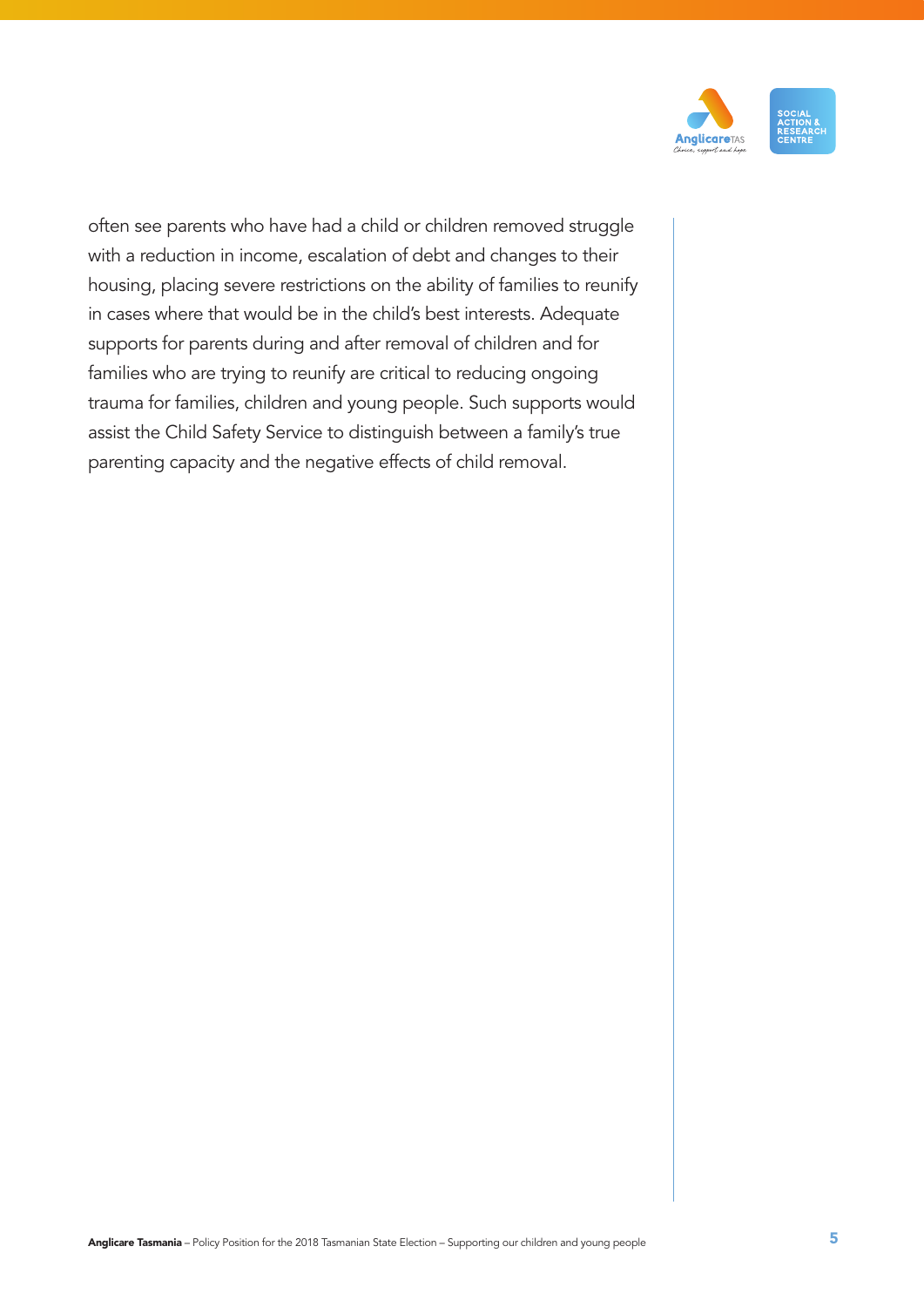

# **Anglicare policy recommendation 1:**

The wellbeing of children and young people should be a priority, non-partisan issue coordinated by DPAC.

### *Rationale for change*

1. The current siloing of policy and service responses is not in the best interests of children and young people.

As identified by child welfare expert Professor Maria Harries, the fragmentation of children's services results in "dedicated Child Protection Services often becom[ing] the default service for all concerns about children regardless of the level of risk to the child… and that managing the associated burden of escalating reports is unsustainable and dangerous for children, families and the workforce" (DHHS 2016, p. 3).

Central agency leadership would reduce the likelihood of gaps in strategy and support for vulnerable children and young people. Through DPAC, senior bureaucrats and politicians would be the driving force to make children and young people a priority policy issue, joining up current collaborative work undertaken as part of the child protection redesign and the Strong Families Strategy.

The wellbeing framework that is being developed by the Department of Health and Human Services should also be brought under DPAC to ensure it guides all departments with their work with children. DPAC should ensure the framework takes an ecological approach (across children, youth, families and communities) and operates within a public health model (across universal prevention and early intervention programs through to tertiary and crisis support).

The value of central agency leadership and coordination has already been demonstrated in the establishment of a whole-of-government

*Central agency leadership would reduce the likelihood of gaps in strategy and support for vulnerable children and young people.*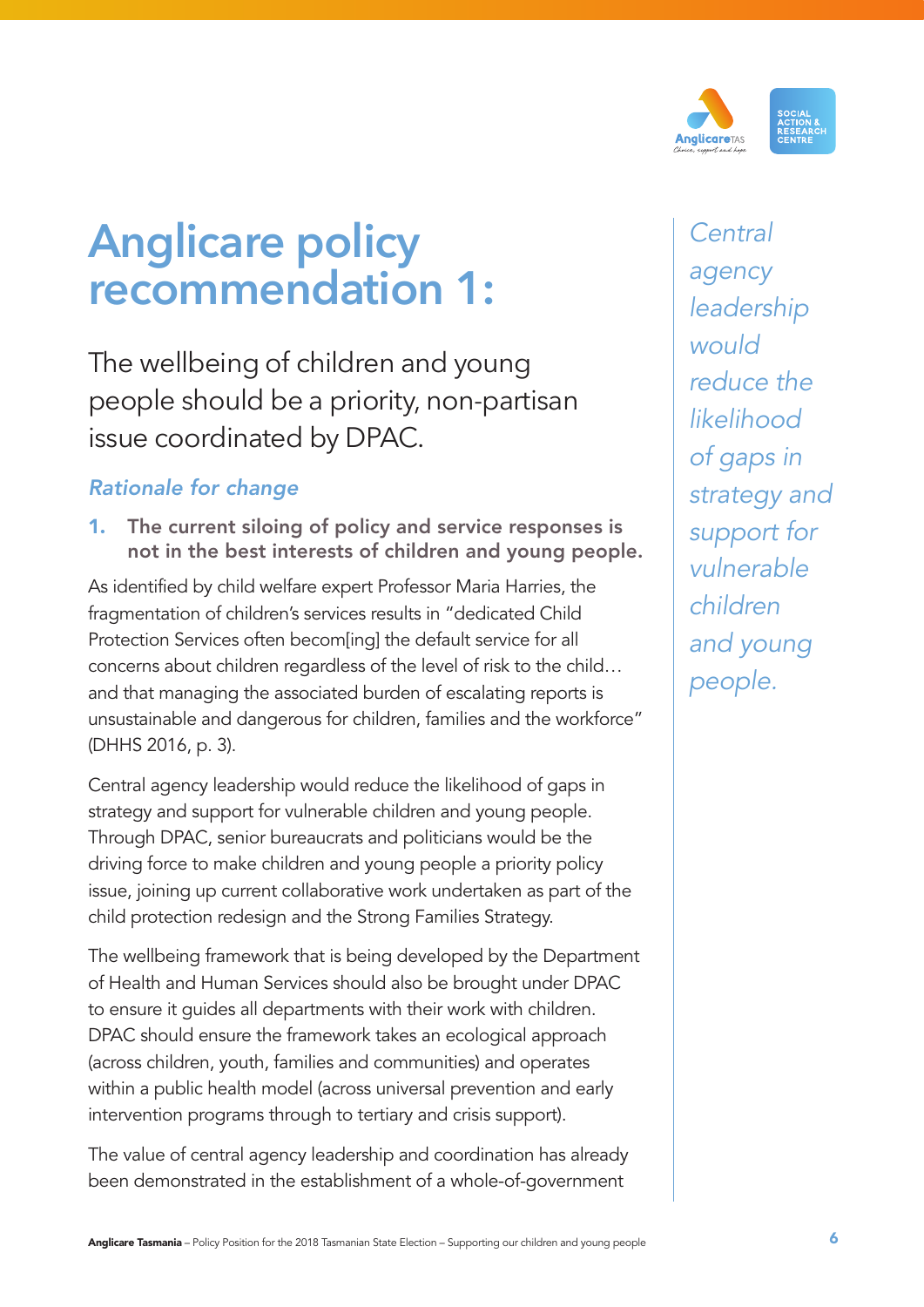

response to family violence and violence against women. There is significant complementarity between these existing initiatives and DPAC also prioritising the wellbeing of Tasmania's children and young people.

Further, like the approach on family violence, an interdepartmental steering group that is required to meet frequently to identify issues of concern and review policies, strategies and specific cases would ensure the wellbeing of children and young people is a daily priority in Tasmania.

2. Political cycles and partisan approaches preclude or disrupt the progress and efficacy of medium and long-term policy approaches and program initiatives.

While every new government wants to make its mark, we cannot afford to have policies and practices about the wellbeing of children change every four years. A tri-partisan approach similar to that for addressing family violence, with DPAC taking a lead role, should hold all departments to account for how their strategies, policies and programs will work to achieve wellbeing for children and young people, making it easier to identify gaps in policy or service delivery.

*This policy recommendation addresses the leadership gap in supporting the wellbeing of children and young people in Tasmania.*

*This policy recommendation addresses the leadership gap in supporting the wellbeing of children and young people in Tasmania.*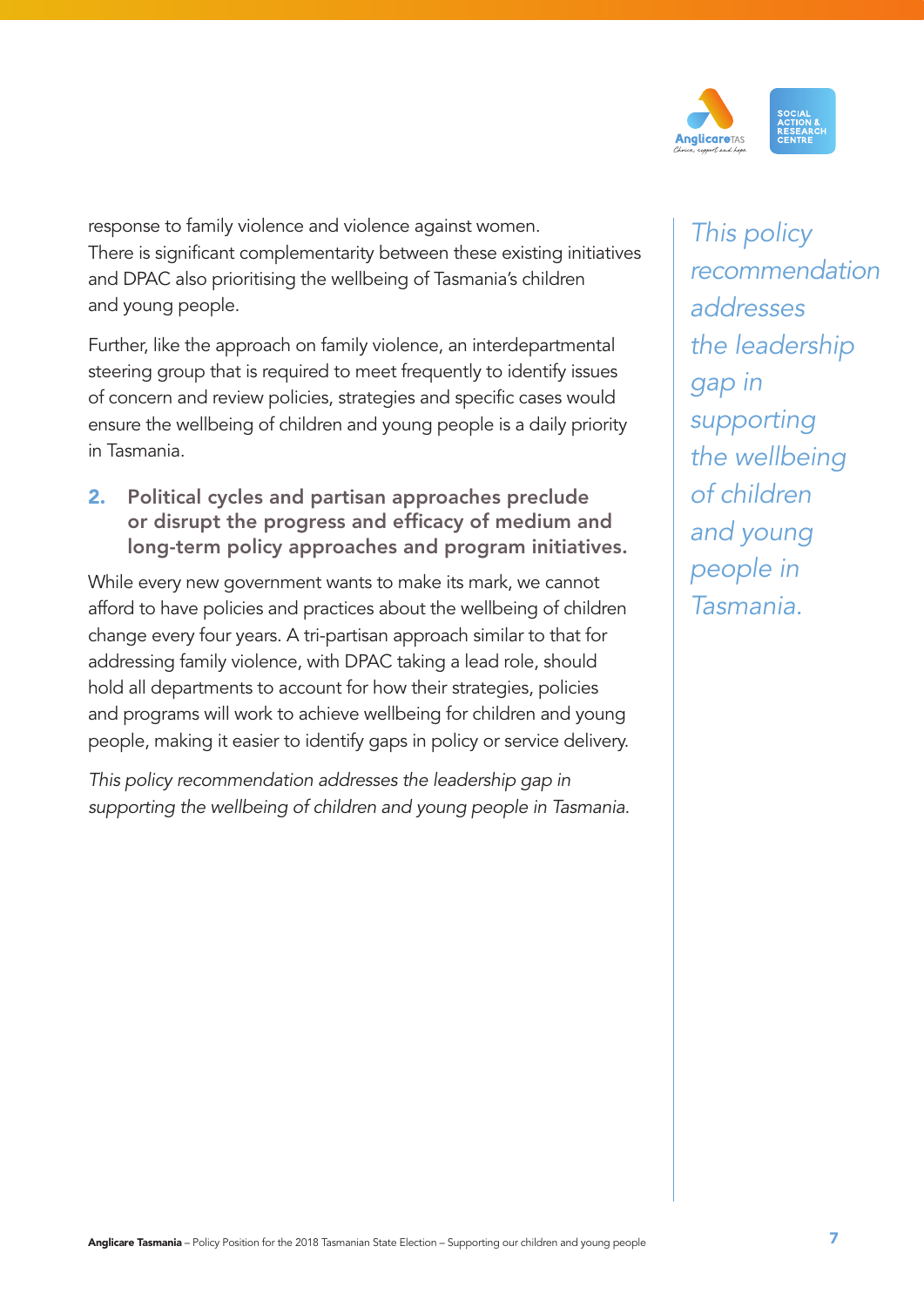

# **Anglicare policy recommendation 2:**

Existing specialist adolescent services should be expanded to provide a complete suite of drug and alcohol, mental health, education, trauma and medium and long-term supported accommodation services for teenagers.

### *Rationale for change*

1. Current services are inadequate for vulnerable teens, with significant gaps in care provided by the Child Safety Service and Specialist Homelessness Services.

Anglicare services and research have identified significant gaps in services available for children and young people, particularly those who are vulnerable and disadvantaged. Despite the recently released Youth at Risk Strategy identifying the need for strong communities and families, early intervention, coordinated interventions and intensive interventions to improve outcomes for young people, the strategy lacks a cohesive approach and specific initiatives.

Anglicare has identified the following as high priorities across the State for highly vulnerable young people both with and without Care and Protection Orders:

*Anglicare services and research have identified significant gaps in services available for children and young people, particularly those who are vulnerable and disadvantaged.*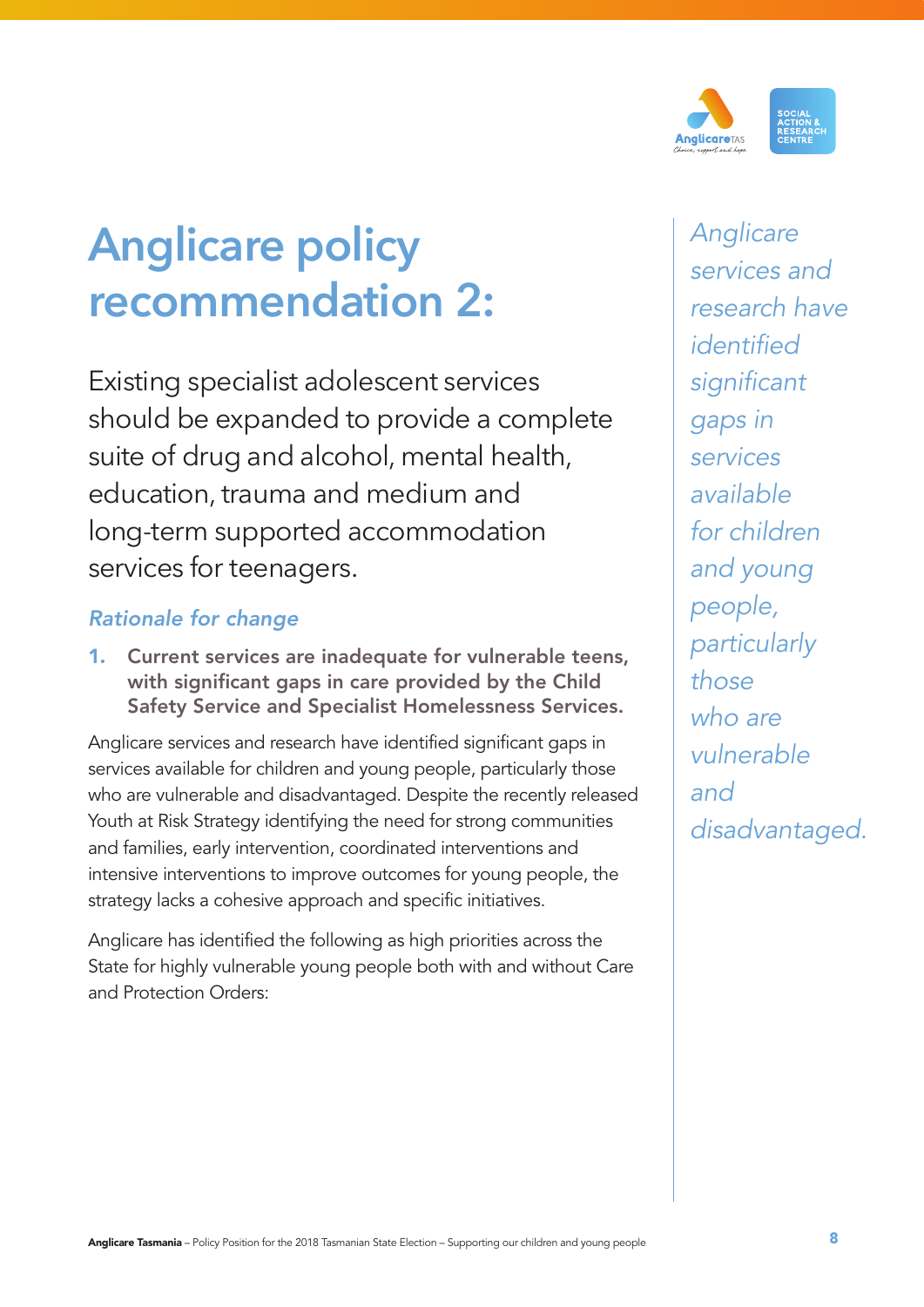

#### SPECIALIST SERVICES

- Trauma-specific mental health services with capacity for assertive outreach and engagement
- Residential mental health recovery services
- Residential drug detoxification and rehabilitation services for under 18 year olds

#### EDUCATIONAL SERVICES

- Increased capacity and diversity of alternative education options
- Greater support for foster carers and schools to meet the educational needs of students impacted by trauma

#### CARE SERVICES

- Intensive family reconnection services for older, unaccompanied children
- Medium and long-term therapeutic supported accommodation for under 16 year olds
- Innovation in out-of-home care placement options for older children
- Extension of out-of-home care support to 21 years of age
- Long-term, therapeutic, mobile case coordination and case work

Anglicare is particularly concerned that Tasmania's Child Safety Service is under financial pressure to 'deal' with children and young people they consider to be at 'lesser' risk by not invoking Care and Protection Orders and, rather, allowing these children to remain at risk either in their family homes or moving through short-term accommodation options such as couch surfing with friends or specialist homelessness services.

We know that, compared to out-of-home care options, homelessness services are cheaper for the State and considerable 'savings' can be found for the Child Safety Service, although with poorer outcomes for the children. As Maria Harries explains, if child protection services "are

*Compared to out-of-home care options, homelessness services are cheaper for the State and considerable 'savings' can be found for the Child Safety Service, however with poorer outcomes for the children.*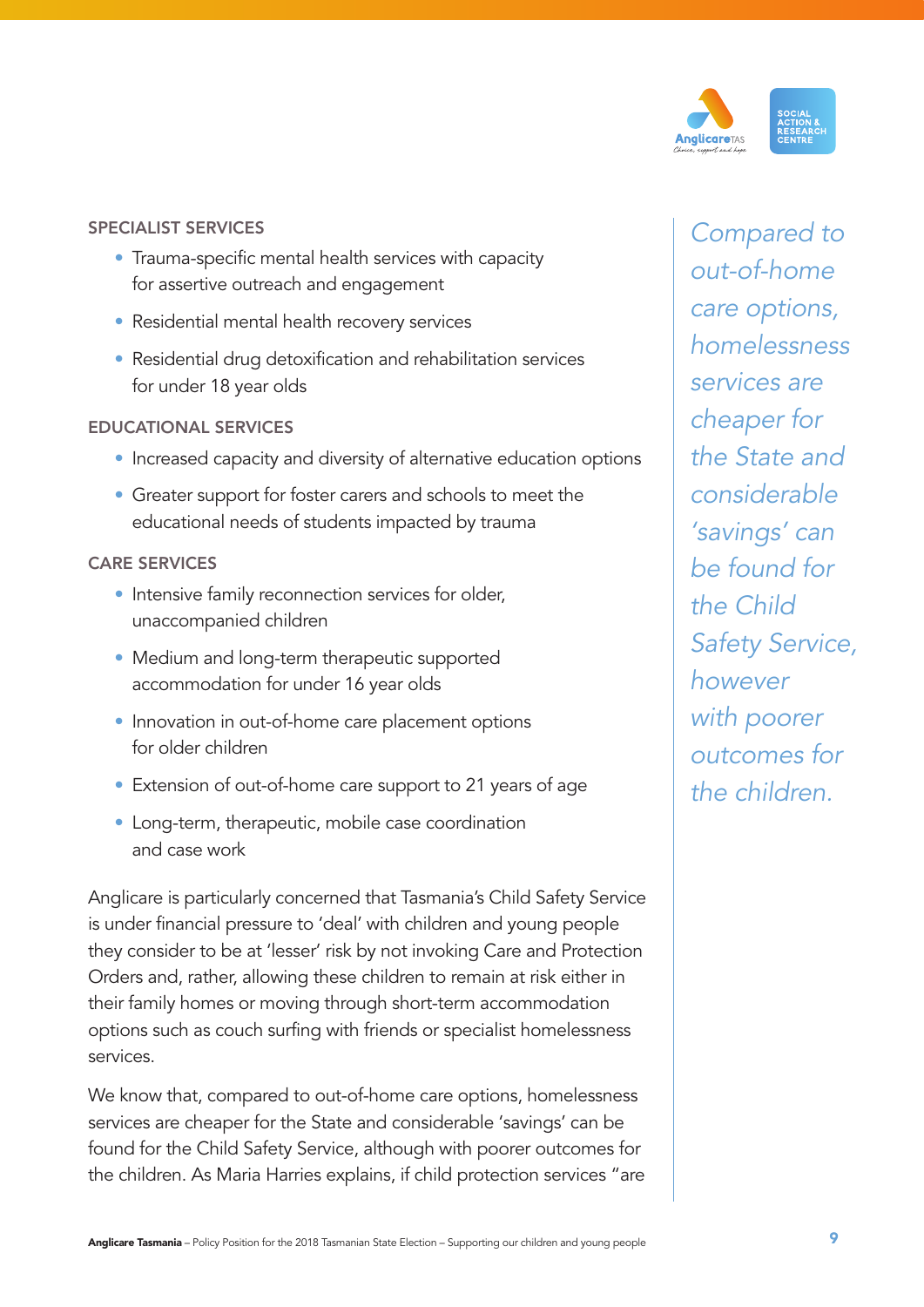

not provided before families reach a crisis point, the levels of demand within the statutory system will continue to increase, be more costly and there will continue to be poor outcomes for vulnerable children and families" (DHHS 2016, p. 3).

#### 2. Vulnerable teens are missing out on the State's obligations to provide statutory care and protection.

Many vulnerable teens in Tasmania are missing out on adequate care because of the age at which they come to the attention of the State.

If a child under 10 years of age is identified as needing State care, the Child Safety Service is more likely to respond in a manner that sees the child both protected and supported. However, children aged 10 years and above are anecdotally considered 'too old' for the child protection system – for example, it has been argued that age rather than level of risk determines the threshold for a Child Safety Service response (CYS 2012, p. 59) – and 'too young' for the Specialist Housing Services system, which has been designed for adults transitioning back to independence.

This policy recommendation will address gaps in specialist services, education and provision of care to children and young people in Tasmania.

*Many vulnerable teens in Tasmania are missing out on adequate care because of the age at which they come to the attention of the State.*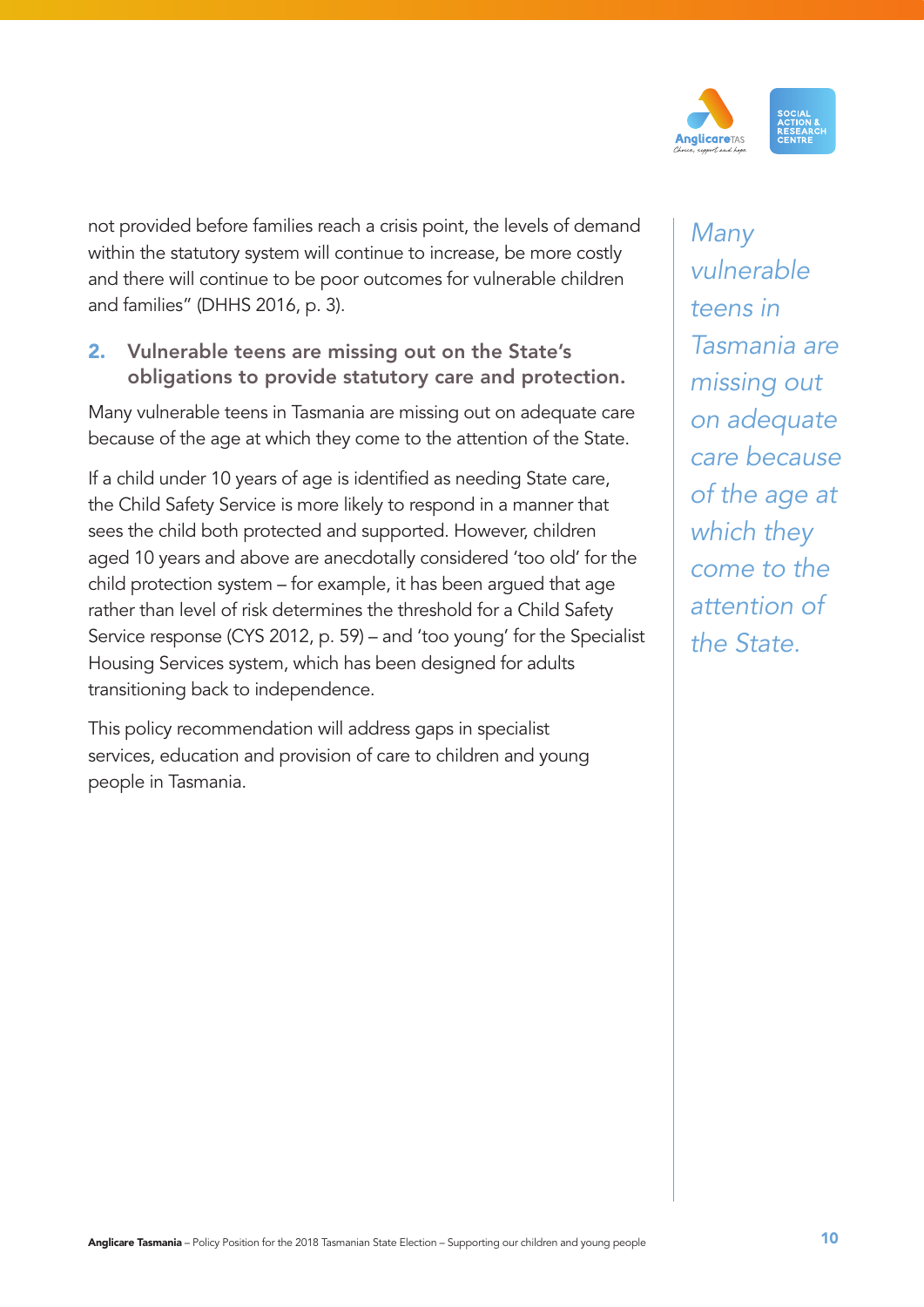

# **Anglicare policy recommendation 3:**

In consultation with the sector, the State Government should develop good practice guidelines relevant to all service providers working with unaccompanied children under 16 years of age.

### *Rationale for change*

1. Unaccompanied children under 16 are highly vulnerable and have specific development needs.

The Child Safety Service is at capacity and is unlikely to respond to the needs of 'older' children. Further, services such as education, drug and alcohol, mental health etc. assume young people receive support either through a case worker or family, which makes accessing a service and maintaining access more achievable. However, vulnerable children under 16 who are not on care orders and are forced to rely on short-term accommodation options, including specialist homelessness services, are unlikely to have a reliable support person.

Ideally, the Government would solve this gap with appropriate intensive therapeutic services for children between 10 and 16 years of age. Services should have family reunification as a priority for this cohort where appropriate, but if reunification is not possible children under 16 currently have limited options for receiving care or protection.

For example, while Tasmanian Specialist Homelessness Services accept children from age 13 they do not have the resources or practice guidelines to support the specific service delivery needs of this young age cohort. These services are often faced with the choice of turning away vulnerable unaccompanied children or trying to find a solution within their often already over-stretched service. If they are

*Services are often faced with the choice of turning away vulnerable unaccompanied children or trying to find a solution within their often already over-stretched service.*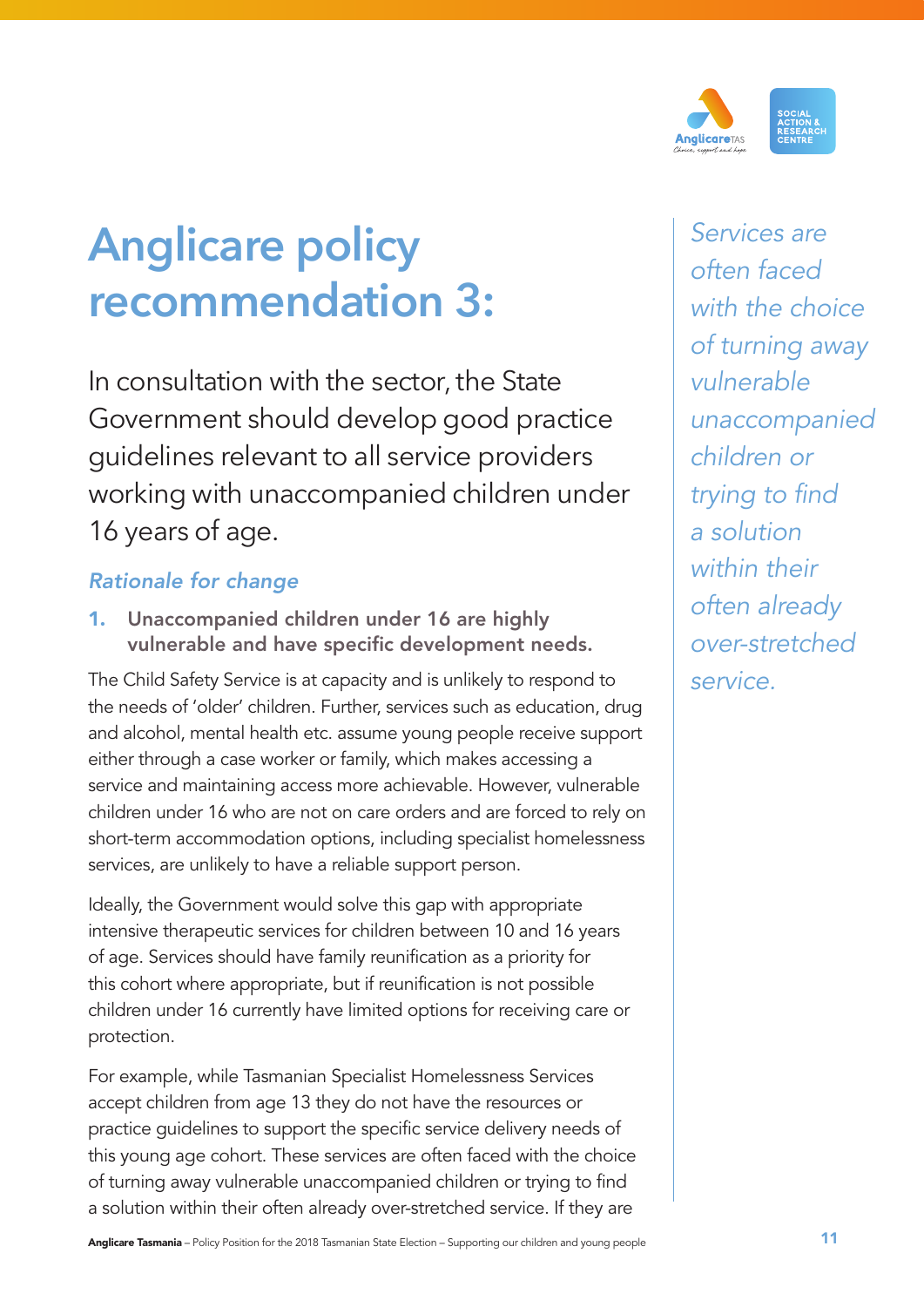

able to offer shelter, their one-worker model restricts the support younger children can receive.

Good practice guidelines, along with appropriate funding, would ensure that children who do need to rely on specialist services receive appropriate care.

2. There are gaps and ambiguity in responses by service providers.

Tasmania's services are failing our vulnerable children and young people, forcing them to seek intermittent and inadequate help from services either focused on young adults or providing services to children with lower, non-trauma-specific needs who are more likely to have a support person.

While stable accommodation is "an absolutely critical factor for young people in the TYSS [Targeted Youth Support Services] program", TYSS "does not have the power to remove young people from unsafe environments" (CYS 2012, pp. 59, 61). This leaves the service in the difficult position of working with children they know to be in unsafe environments and having no ability to offer them safe accommodation.

Other states have attempted to grapple directly with the issue of who has responsibility for responding to unaccompanied children. For example, in 2015 NSW created the Homeless Youth Assistance Program (HYAP). It is the only supported accommodation program for under 16s in Australia. Its service delivery framework is to "reconnect unaccompanied children and young people 12 to 15 years of age with their families or wider support networks, or facilitate transitions to more appropriate long-term supported accommodation" (FACS 2016, p. 3). In recognising that some children are unable to return home, HYAP places into a policy and practice context the specific needs of unaccompanied under 16s.

Tasmanian government and non-government service providers need clarity about who has responsibility for children who are not on Care and Protection Orders.

This policy recommendation will ensure Tasmania meets its requirements for caring for children and young people.

*Tasmanian government and nongovernment service providers need clarity about who has responsibility for children who are not on Care and Protection Orders.*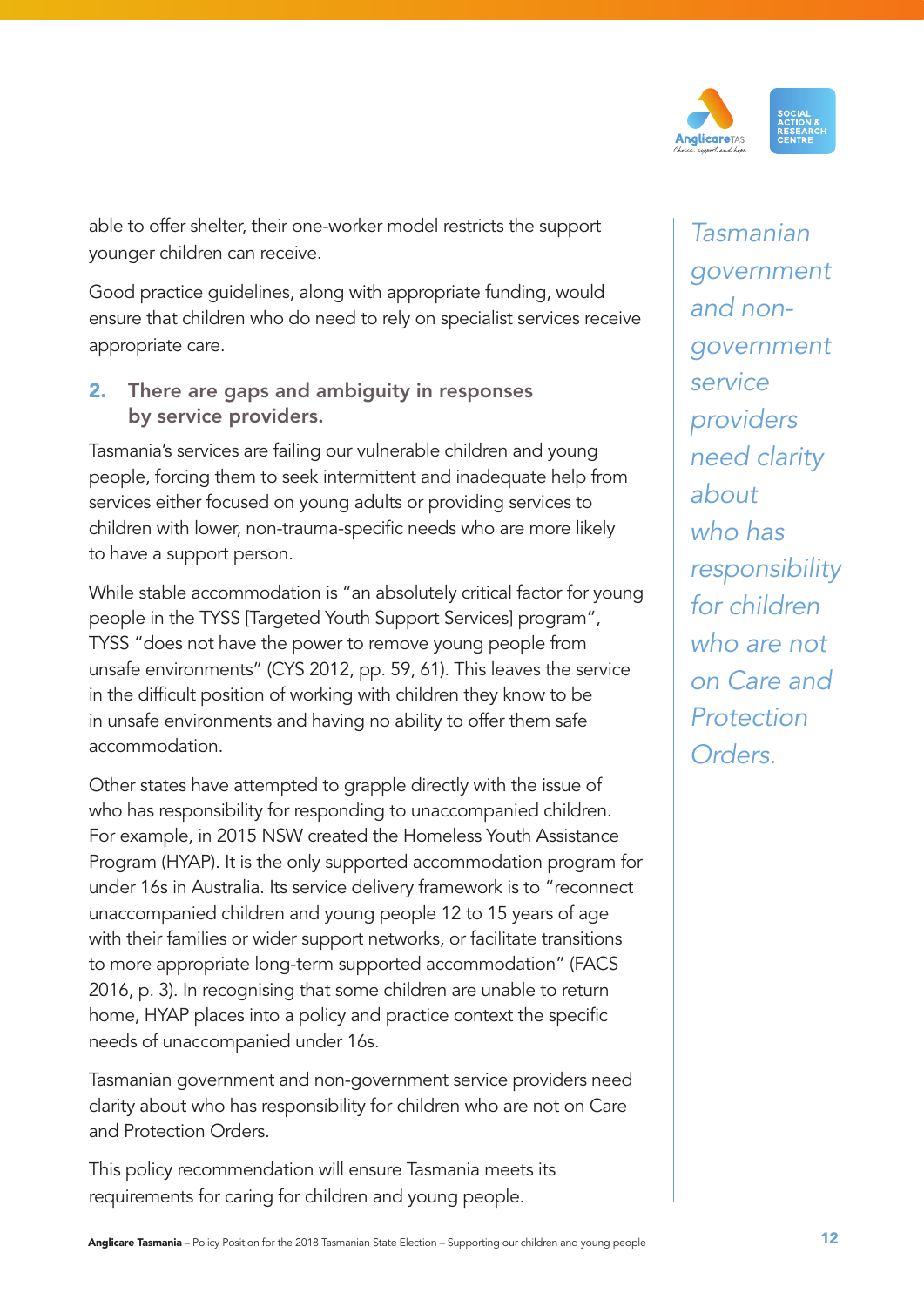

# **These principles guide our policy recommendation**

#### COST EFFECTIVE

Early intervention, prevention, better coordination and long-term tri-partisan commitment will reduce long-term costs for caring and protecting our children and young people. In addition, achieving better outcomes for children as they transition to adulthood will increase their opportunities for further education and employment.

#### BROAD REACHING

Central agency leadership will reduce the likelihood of gaps in both strategy and support for vulnerable children and young people.

#### MEASURABLE

Fewer children should attend Specialist Homelessness Services once the State establishes a suite of appropriate services for under 16s. Central agency coordination would also make it easier to set measurable outcomes, monitor and report on progress and gauge changing or emerging needs over time.

### ACHIEVABLE AND LIKELY TO SUCCEED

Elevating child and youth wellbeing to DPAC joins up current collaborative work undertaken as part of the child protection redesign and the Strong Families Strategy. Senior level bureaucrats and politicians would be the driving force to make children and young people a priority policy issue in Tasmania. With other States showing leadership on good practice frameworks, Tasmania can learn and modify our approach based on approaches taken in other jurisdictions.

#### CONSISTENT WITH GOOD PUBLIC POLICY

The State of Tasmania has an obligation under the Convention on the Rights of the Child to provide protection and assistance to children deprived of a family environment. The value of central agency leadership and coordination has already been demonstrated in the establishment of a whole-of-government and non-partisan response to family violence and violence against women. There is significant complementarity between these existing priorities and adopting the wellbeing of Tasmania's children and young people as a further area of priority for DPAC.